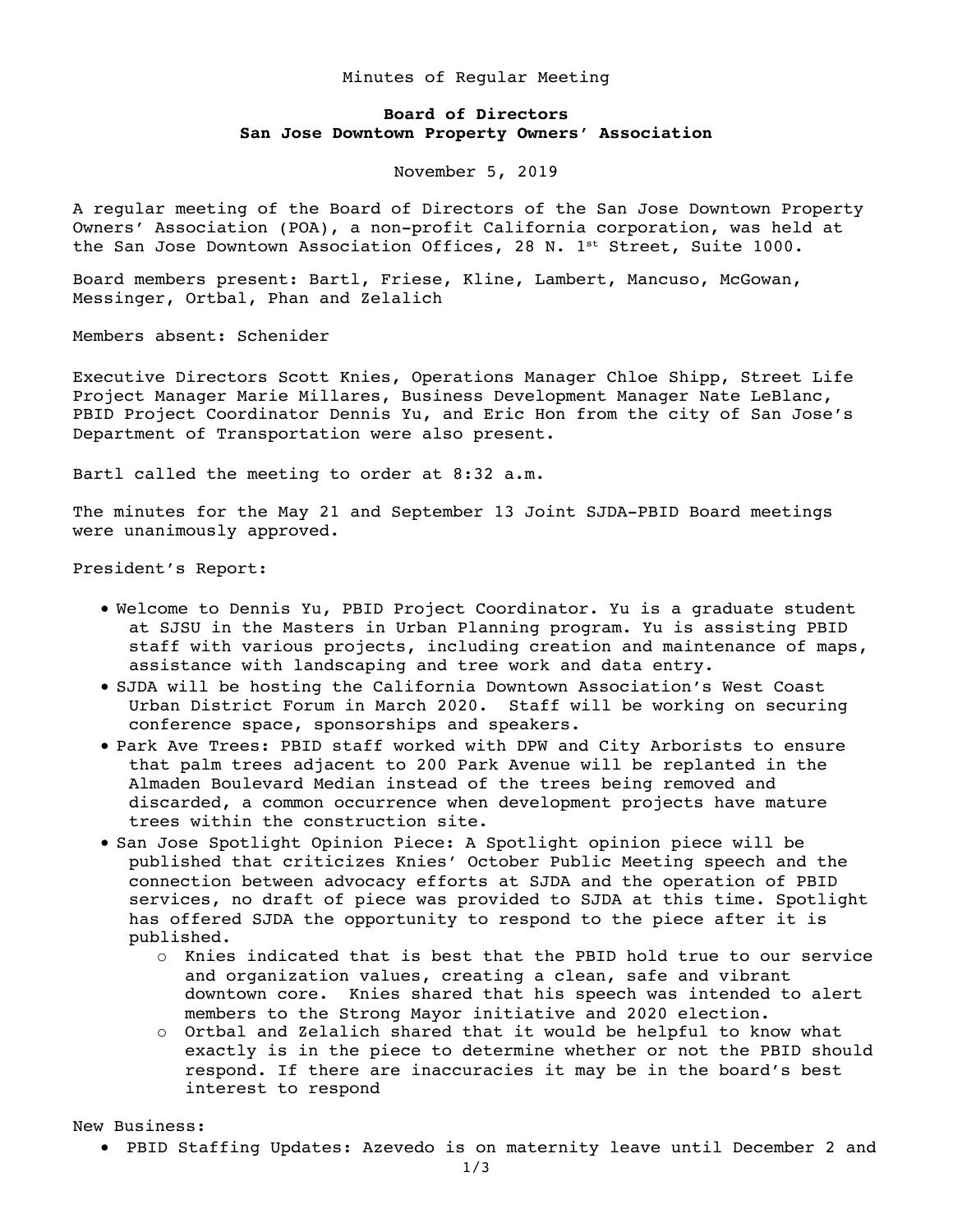will return in a part-time capacity till mid-March. Azevedo will be returning to Washington DC for a new role at the State Department. Knies will work with Azevedo on the scope for the role as well as hiring process.

- 2020 Meeting Calendars: The board packet includes a 2020 meeting calendar, locations for meetings are still needed. This calendar includes a potential joint board meeting with the DCDC board.
- Santa Clara Street Corridor Update: Shipp provided an update on the Santa Clara Corridor pilot. Staff held a kick-off meeting for corridor property owners to discuss the corridor and their priorities for the pilot program.
	- o Property owners shared that safety and security, homeless services, reduction of trash along the corridor and beautification projects are their top priorities. Ownership was most interested in the proposed SEU pilot program. The proposed program is comprised of two shifts of two officers for five hours, Monday – Friday, for a total program cost of \$250,000, most of which would need to be contributed by corridor property owners. PBID staff suggests the PBID funds \$50,000 of this program cost.
	- o Staff shared that consolidating commercial trash to reduce the number of toters and dumpsters along the corridor was also prioritized by corridor property owners. Messinger shared that he can provide insight into the operations of the San Pedro shared trash facilities.
	- o Millares is looking at possible street life projects along the corridor, including decorative lighting. Additional opportunities include collaboration with OED and Local Color for art in vacant storefronts.
- FY 2019-20 Budget Update:
	- o PBID staff asked for a \$50,000 allocation for the Santa Clara Corridor SEU pilot, which represents a \$38,000 increase to the SEU line item in the PBID budget. SJPD has reduced the rates for the SEU program to a flat rate of \$70, resulting in lower than anticipated expenses for the program for this fiscal year.
	- o St. James Park Governance Study The St. James Park governance committee is looking to commission a governance and business plan study for the park for it's current state, and if it is redesigned. The study would include what models for governance and operations that could work for the park moving forward. The governance committee is looking for stakeholder funding and participation in the study. PBID staff is asking for a \$5,000 contribution from the PBID for this study.
	- o SJDA is hosting the CDA annual conference in March, and PBID staff is asking for a \$10,000 sponsorship contribution from the PBID. SJDA is providing volunteer staffing support.
	- o The board unanimously approved the recommended budget adjustments for the SEU pilot program, the St. James Park study and CDA sponsorship.

## Staff Reports:

- Operations Report: Shipp presented highlights from the Operations Report on pages 9-11 in the agenda packet.
- Business Development Report: LeBlanc presented highlights from the Business Development Report on pages 12-15 in the agenda packet.